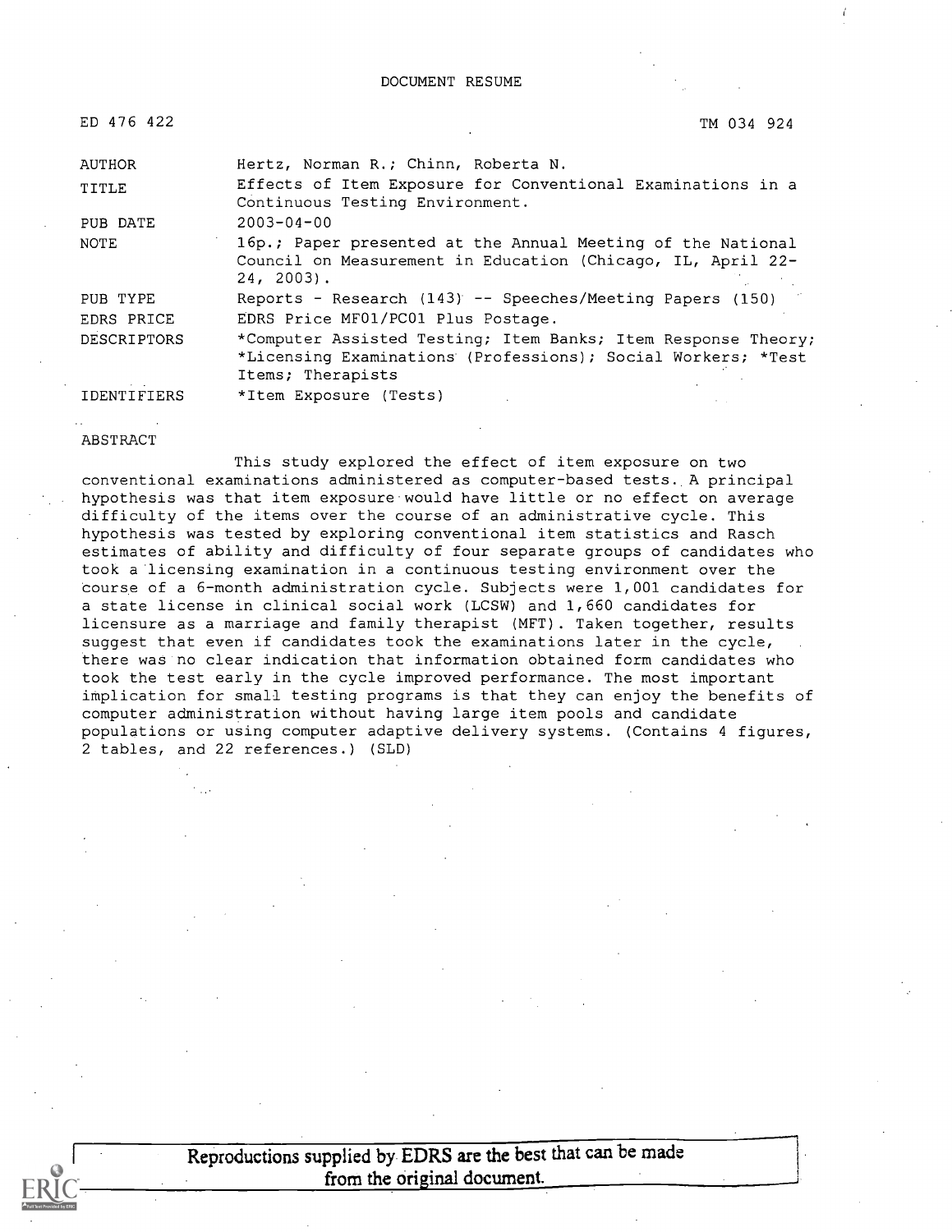ED 476 422

zr  $\mathbf{N}$ 

 $\boldsymbol{\Omega}$  and  $\boldsymbol{\Omega}$ 

**Contract Contract Street** 

Effects of Item Exposure for

Conventional Examinations in a

Continuous Testing Environment

Norman R. Hertz and Roberta N. Chinn

HZ Assessments<sup>1</sup>

U.S. DEPARTMENT OF EDUCATION<br>Office of Educational Research and Improvement Office of Educational Research and Improvement<br>EDUCATIONAL RESOURCES INFORMATION CENTER (ERIC)

This document has been reproduced as received from the person or organization originating it.

0 Minor changes have been made to improve reproduction quality.

Points of view or opinions stated in this<br>document do not necessarily represent<br>official OERI position or policy.

PERMISSION TO REPRODUCE AND DISSEMINATE THIS MATERIAL HAS BEEN GRANTED BY

N. R. Hertz

TO THE EDUCATIONAL RESOURCES INFORMATION CENTER (ERIC)

Presented at the annual meeting of the National Council on Measurement in Education, Chicago, Illinois, April 2003.

<sup>&</sup>lt;sup>1</sup> Author note: Correspondence should be addressed to Norman R. Hertz, Ph. D., HZ Assessments, 177 Arbuckle Avenue, Folsom, California 95630. Electronic mail may be sent to hzmail@attbi.com.

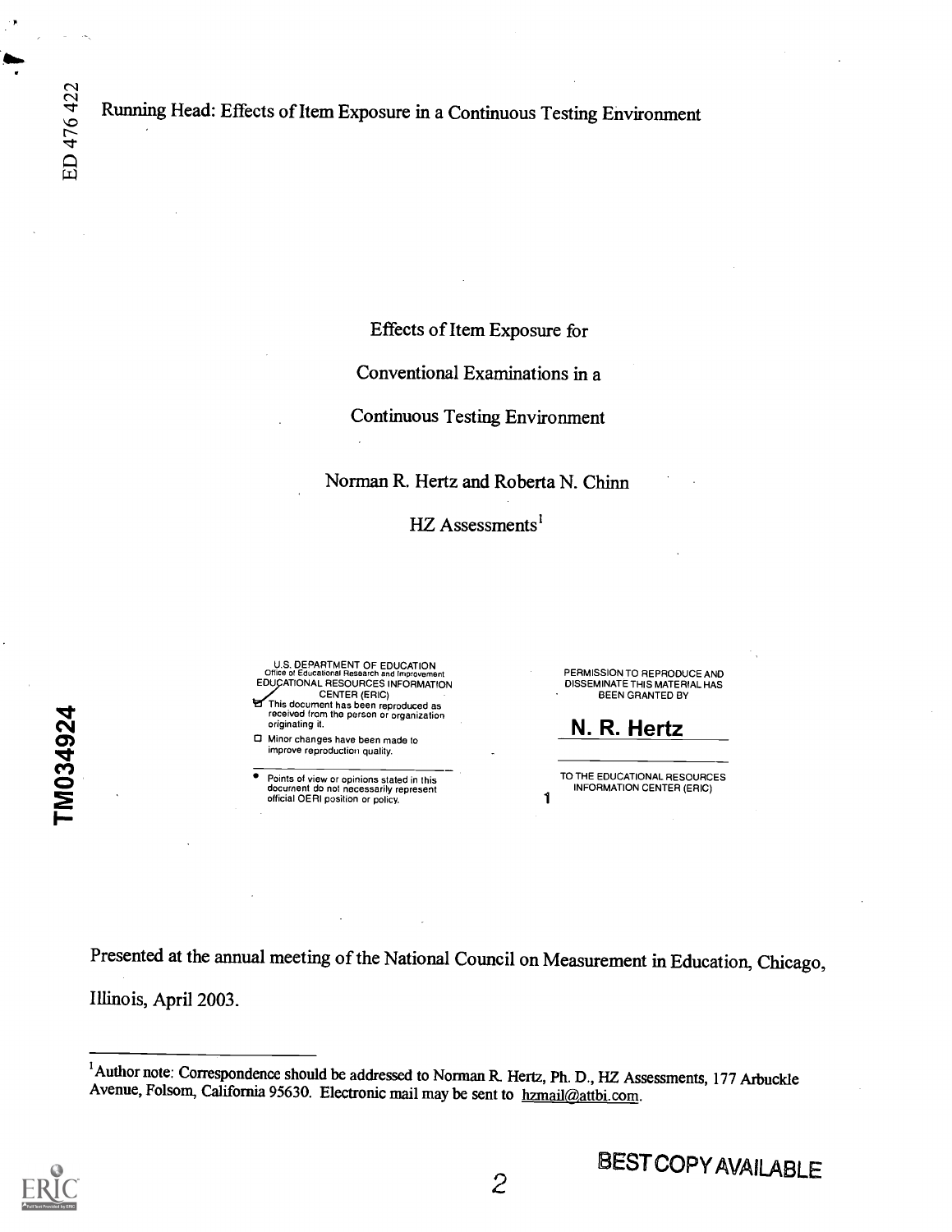#### A. OBJECTIVES OF THE INQUIRY

Many small licensing and certification programs are attracted to computer-based testing, rather than computerized adaptive testing, as a medium for test delivery. Computer-based testing usually involves fixed forms offered on a computer for a specified period of time. There are many advantages of computer technology: better administrative control, randomized ordering of items for each candidate, flexible candidate scheduling, and immediate delivery of scores to candidates (Way, 1998). Despite the efficiencies of computer technology, there is concern about item security, particularly if a fixed form is available for several months. Thus, the concern underlying item exposure is that candidates who have prior knowledge of examination content will achieve higher scores than candidates with no prior knowledge.

Most of the literature regarding item exposure is concentrated on computer adaptive testing. Several studies addressed the issue of item exposure in a computerized adaptive testing environment in terms of the effect of item exposure on examinee scores and different item selection strategies such that as item exposure increases, measurement precision decreases (Hale, Angelis, & Thibodeau, 1983; O'Neill, Lunz, & Thiede, 2000; Pastor, Dodd, & Chang, 2002; Stocking & Lewis, 1998; Stocking & Swanson, 1998; Way, 1998). These authors propose a number of techniques to control item exposure yet maintain measurement precision. There are two main approaches to control item exposure in computerized adaptive testing. randomized item selection (e. g., Bergstrom, Lunz, & Gershon, 1992; McBride & Martin, 1983) and conditional item selection (e, g, Stocking and Lewis, 1998; Sympson & Hetter, 1985). Alternative procedures such as the stratified design procedure attempt to control item exposure by stratifying the item selection mechanism (Chang & Ying, 1999).

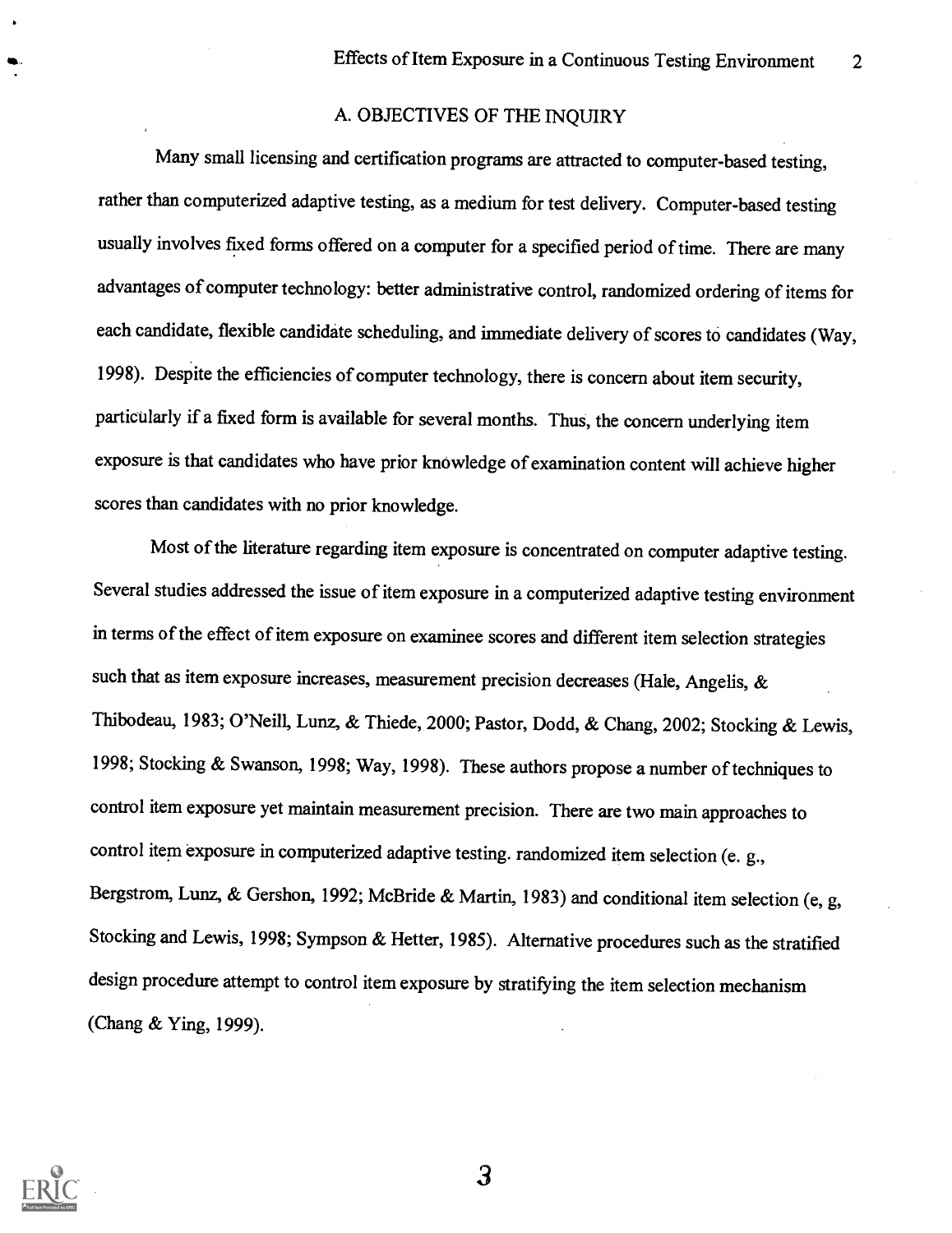Other studies have examined the effect of administering the same performance-based examination to different cohorts of students over several days or weeks resulted in no consistent change across student cohorts (Colliver, Barrows, Vu, Verhuist, Mast & Travis, 1991; Stillman, Haley, Sutnick, Philbin, Smith, O'Donnell, & Pohl, 1991; Rutala, Witzke, Leko, Fulginiti, & Taylor, 1991). Some studies indicated that access to test information from students early in the cycle did not affect the test scores of students who took the examination later in the cycle (Skakun, Cook, & Morrison, 1992; Swartz, Colliver, Cohen, & Barrows, 1995).

In sum, the findings from the aforementioned studies are mixed. Two studies note that there can be differences in testing outcomes that are statistically but not practically significant (O'Neill et al., 2000; Stocking, Ward, & Potenza, 1998). Nonetheless, there appear to be a variety of factors that affect test outcomes when items are exposed throughout a computerized testing cycle. There are psychometric factors: item structure and test specifications (Stocking & Lewis, 1998), examinee ability (O'Neill et al., 2000), test length and item pool size (Pastor, et al., 2002; Reveulta & Ponsoda, 1998; Way, 1998), type of examination such as standardized patient examinations (Macmillan, De Champlain, & Klass, 1999), and exposure rate and percent of item overlap (Stocking, et al., 1998; Way, 1998). Non-psychometric factors could also affect test outcomes such as the specific recall effect, or an increase in performance due to recall of specific questions and answers (Hale et al., 1983).

The effects of either psychometric or non-psychometric factors have yet to be studied in terms of fixed forms administered in a continuous testing environment. Item exposure in a continuous testing environment is of particular significance because items are available over a relatively long period of time during an administrative cycle, and 30% of the items may be reused as anchor items from one form to the next for a subsequent cycle. The important question to be

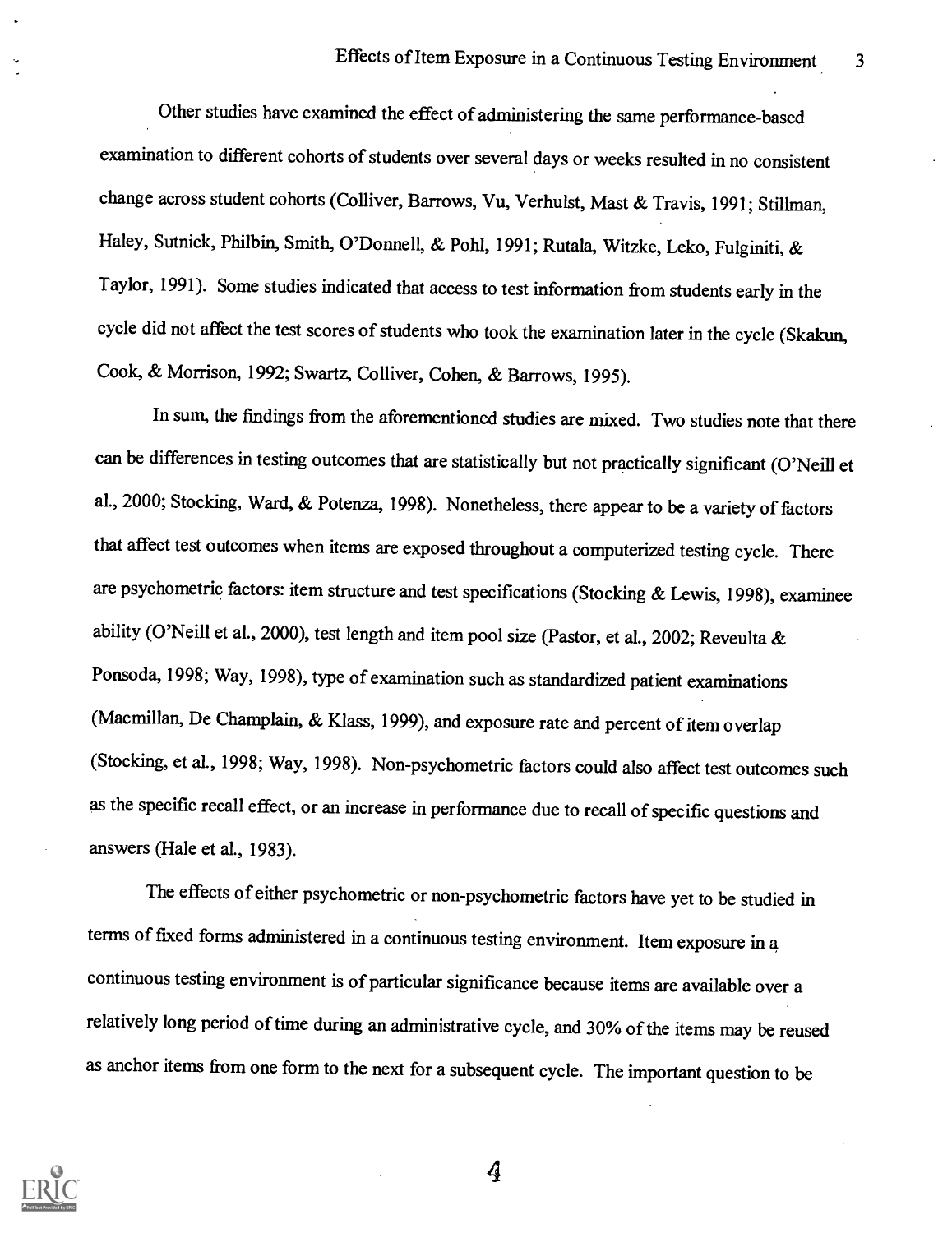asked is if the same set of items were available throughout a cycle, would candidate performance increase from the beginning of the cycle to the end of the cycle? A related question to be asked is what could account for changes in the percentage passing over the course of a cycle? The answers to these questions is of obvious interest to small testing programs, whose item banks may be small and whose candidate pools are not sufficient to use computer-adaptive testing delivery systems.

In the present study, the effect of item exposure on two conventional examinations administered as computer-based tests was explored. A principal hypothesis was that item exposure would have little or no effect on average difficulty of the items over the course of an administrative cycle. There are several factors that underlie this hypothesis. First, only small changes in the percent passing had been observed in previous administrations. Second, the examinations were relatively long (175 items each). Third, the content of the items spanned a broad range of topics in their respective content specifications, e.g. assessment, therapeutic interventions, legal and ethical responsibilities, etc. Fourth, each candidate received a different random order of items. Finally, many of the items required the candidates to apply their clinical knowledge and training to a case scenario, a format in which it is difficult to memorize specific bits of information.

The hypothesis was tested by exploring conventional item statistics and Rasch estimates of ability and difficulty of four separate groups of candidates who took a licensing examination in a continuous testing environment over course of a 6-month administration cycle.

### B. SOURCES OF INFORMATION PRESENTED

Subjects. Subjects were 1,001 candidates for a state license in clinical social worker (LCSW) and 1,660 candidates for a state license as a marriage and family therapist (MFT).

Examinations. The examinations were administered as licensing examinations for LCSWs and MFTs. All examinations were multiple-choice and contained 175 items. The examinations

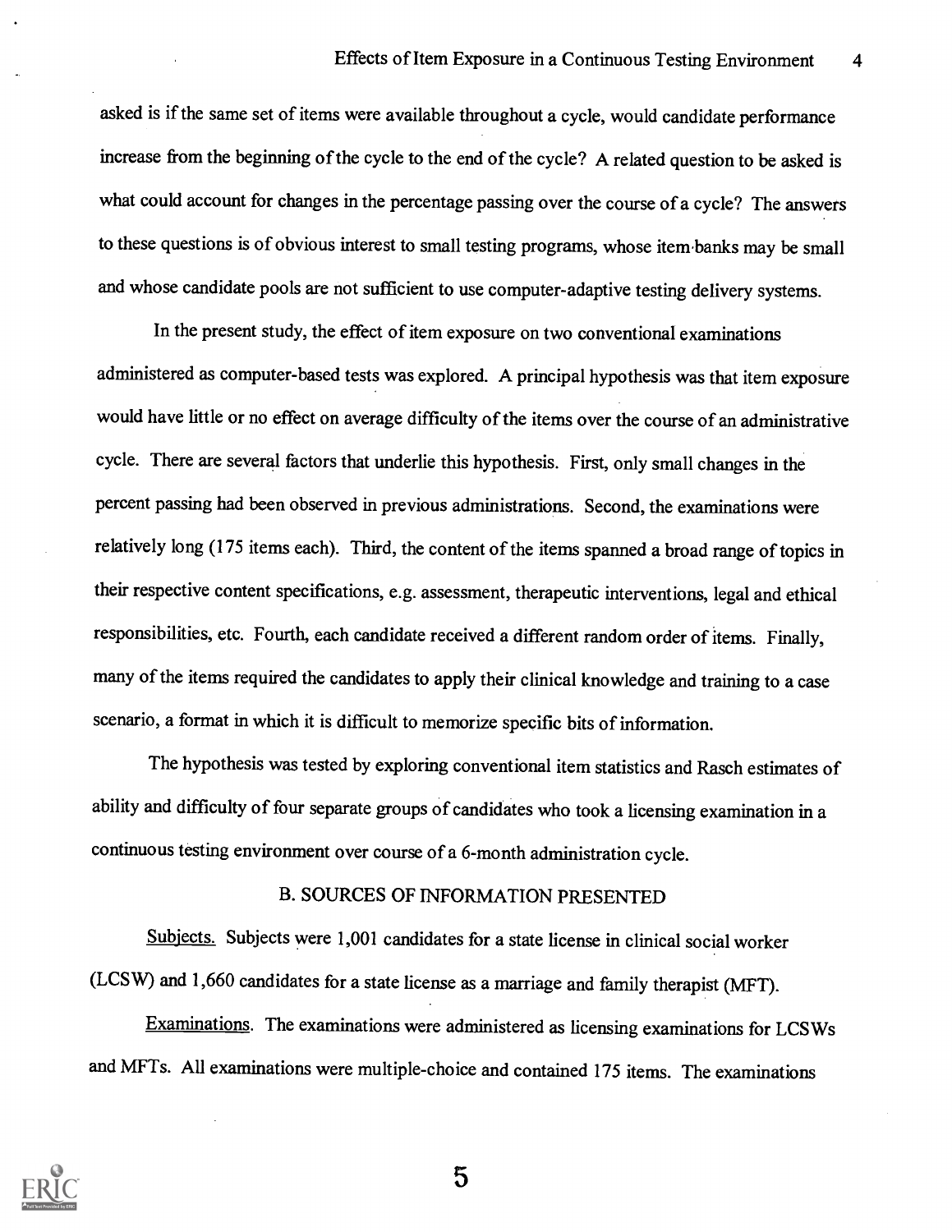used in the present study were: two forms of an LCSW examination and two forms of an MFT examination. The amount of overlap of items between forms was 30%. Cut scores for each examination were established with a modified Angoff procedure.

Computer-based testing environment. The examinations were administered as fixed, linear forms in a continuous testing environment. There were four 6-month periods of administration: November 16, 2000-May 15, 2001; May 16, 2001-November 15, 2001; January 2, 2001-June 29, 2001; and, June 30, 2001-December 31-2001. Candidates were only allowed to take the examination once within each 6-month period a candidate. Candidates who failed the examination during a given 6-month period could retake the examination when another form became available in the following 6-month period.

#### C. METHODS

Design. For each of the four examinations, data were partitioned in three 2-month periods to create a means to analyze changes within an administrative cycle. For example, the November 1, 2000 May 15, 2001 administration of the LCSWexamination, data were divided into three 2 month periods (first, second, third).

Data analyses. Conventional item analyses were performed on each examination to calculate conventional item statistics for each 2-month period and for the entire 6-month period. There were not sufficient numbers of candidates who sat for the examination to meet the criteria for two-parameter or three-parameter models (e. g., Hulin, Lissak, & Drasgow, 1983); however, estimates could be obtained with a Rasch model (e. g., Green, Bock, Humphreys, Linn, & Reckase, 1984; Wright & Stone, 1979). In the present study, separate Rasch analyses were performed to obtain mean difficulty estimates and mean ability estimates for each 2-month period and for the entire 6-month period.



 $6\phantom{1}6$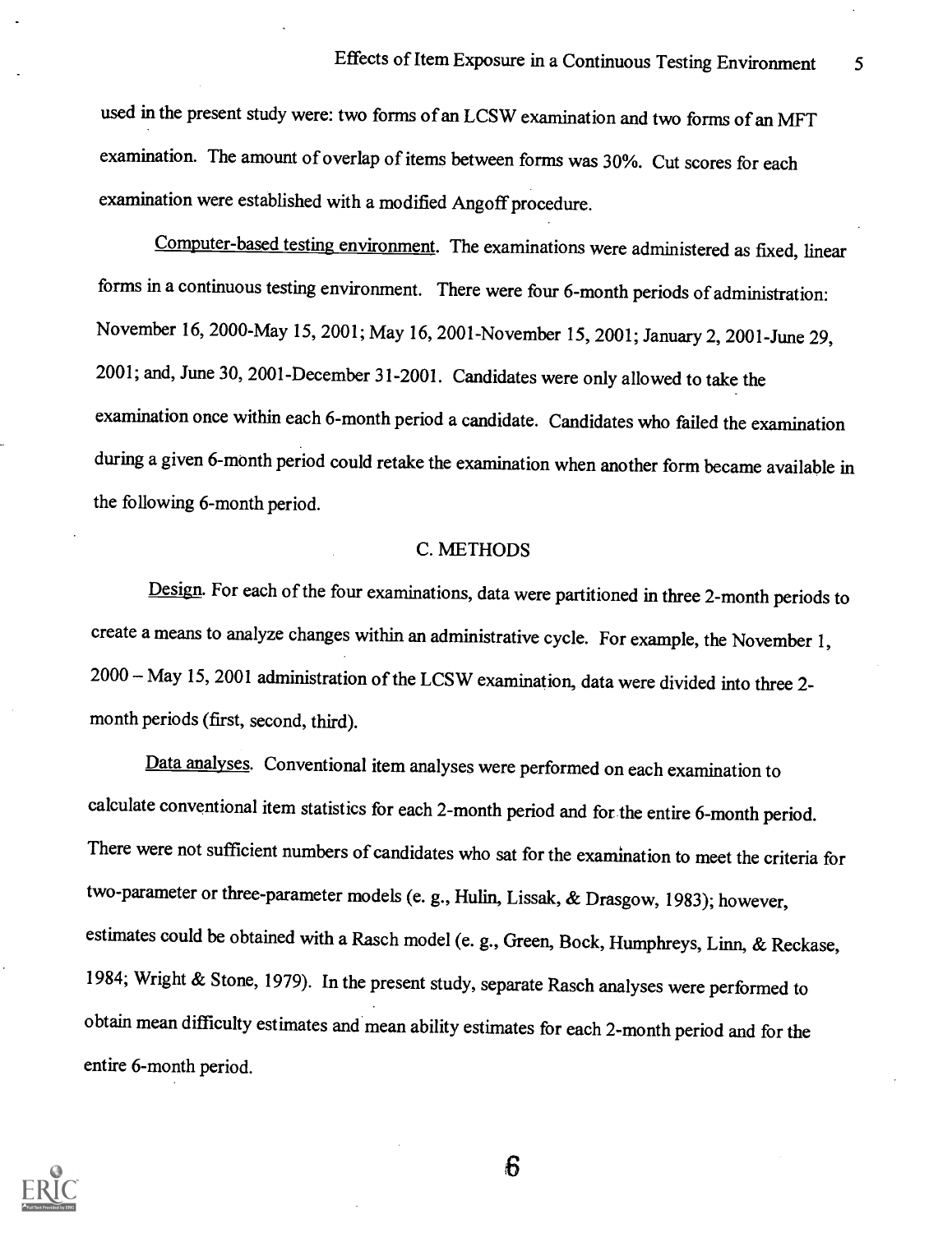#### D. RESULTS AND CONCLUSIONS

Tables 1 and 2 summarize the mean test scores, ability estimates, and difficulty estimates for both examinations. Overall, the effect of item exposure was slight. For all four examinations, there was no systematic increase over the 6-month period in terms of the percent passing or coefficient alpha. For the conventional item analyses, the mean test scores and standard deviations of scores changed only slightly (range of mean scores: 1.22 to 3.60 points; range of standard deviations: 1.13 to 2.38 points) during each 2-month period in an administrative cycle.

For the Rasch analyses where difficulty was centered on zero, there were only slight changes in the mean and standard deviations of ability estimates each 2-month period for a given examination (see Figures 1, 2, 3, 4). When ability was centered on zero, there were only slight changes in mean and standard deviations of the difficulty estimates.

Taken together, the results suggest that even if candidates took the examination later in the cycle, there was no clear indication that information obtained from candidates who took the examination early in the cycle improved performance.

#### E. EDUCATIONAL IMPORTANCE OF THE STUDY

While the results of the present study are preliminary, the study provides information on how item exposure functions in a realistic context of licensure examinations administered in a continuous testing environment. If a fixed form is administered in a continuous testing environment, the performance of candidates did not increase consistently over time. The most important implication for small testing programs is that they can enjoy the benefits of computer administration without having large item pools and candidate populations or using computer adaptive delivery systems.

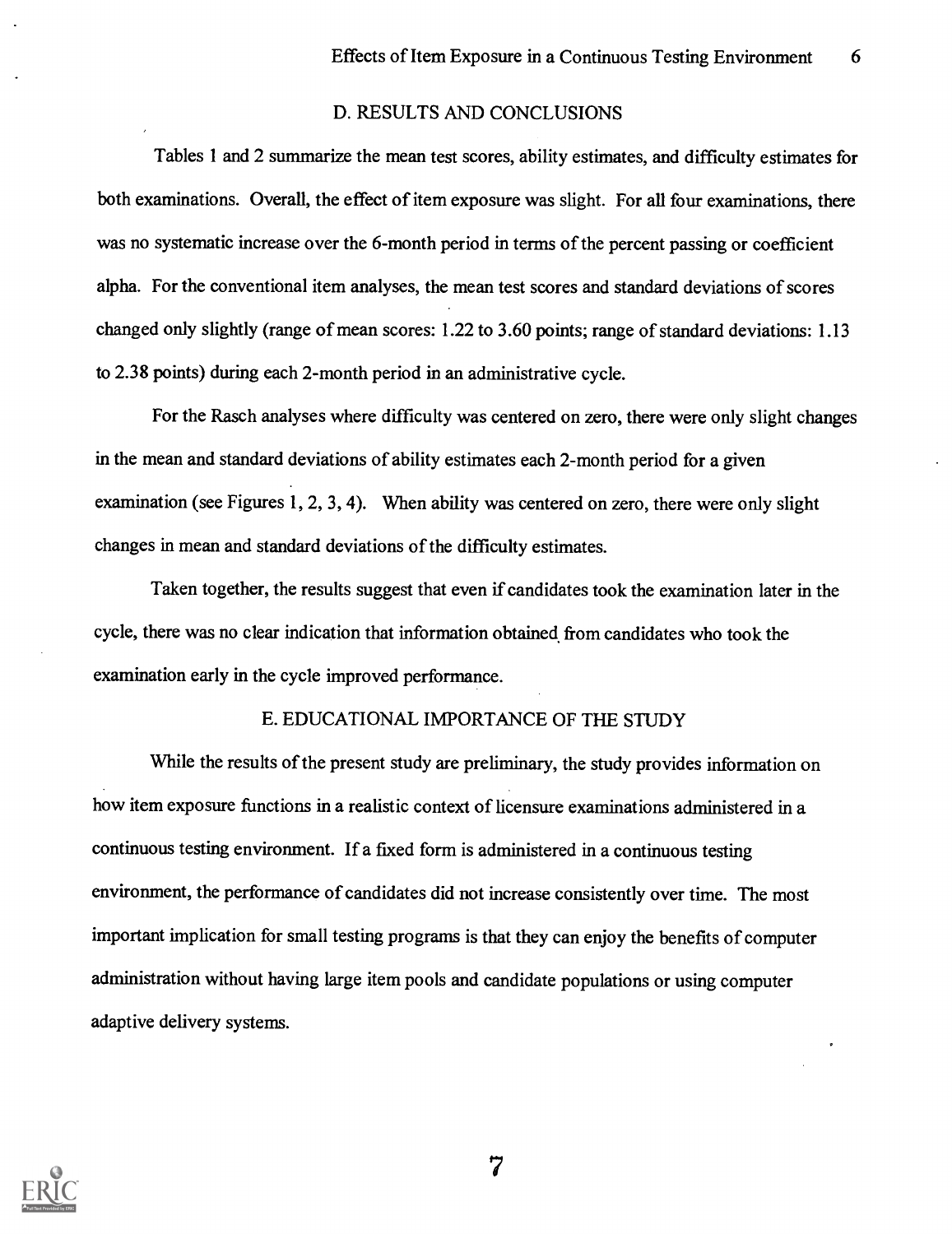#### REFERENCES

Bergstrom, B. A., Lunz, M. E., & Gershon, R. C. (1992). Altering the level of difficulty in computer adaptive testing. Applied Measurement in Education, 5, 137-149.

Chang, H. & Ying, Z. (1999). A stratified multistage computerized adaptive testing. Applied Measurement in Education, 23, 211-222.

Colliver, J. A., Barrows, H. S., Bu, N. B., Verhuist, S. J., Mast, T. A., & Travis, T. A.

(1991). Test security in examinations that use standardized-patient cases at one medical school. Academic Medicine, 5, 279-282.

Green, B. F., Bock, R. D., Humphreys, L. G., Linn, R. L., & Reckase, M. D. (1984). Technical guidelines for assessing computerized adaptive tests. Journal of Educational Measurement, 21, 347-360.

Hale, G. A., Angelis, P. J., & Thibodeau, L. A. (1983). Effects of item disclosure on performance on the Test of English as a Foreign Language. Language Learning, 33, 449-464.

Hulin, C. L., Lissak, F. & Drasgow, C. K. (1983). Item response theory: Applications to psychological measurement. Homewood, IL: Down Jones-Irwin.

Macmillan, M., K., De Champlain, A. F., & Klass, D. J. (1999). National security threats to licensing examinations using standardized patients. Academic Medicine, 74 (supplement), S55-S57.

McBride, J. R., & Martin, J. T. (1983). Reliability and validity of adaptive ability tests in a military setting. In: D. J. Weiss (Ed.), New horizons in testing (pp. 223-236). New York: Academic Press.

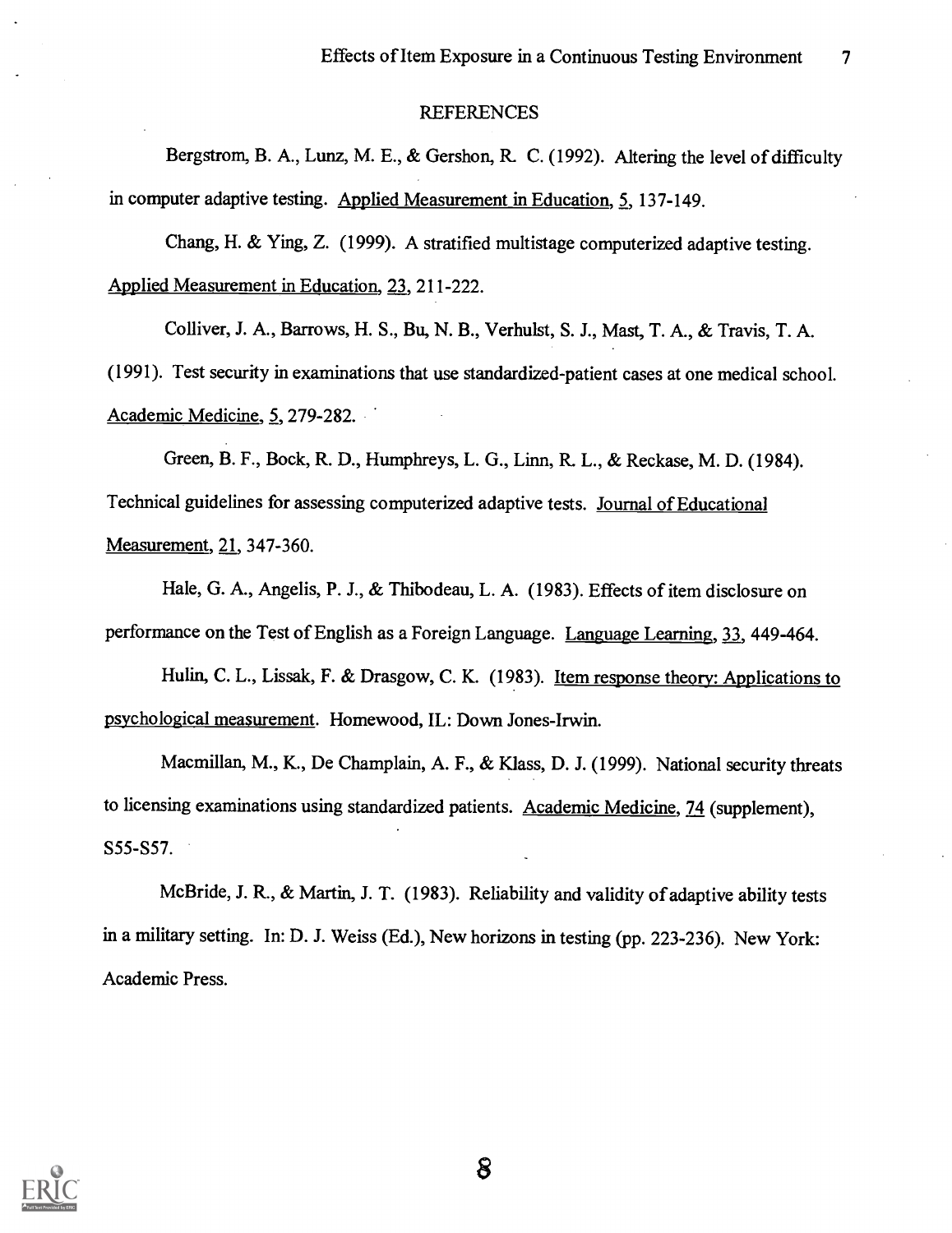O'Neill, T., Lunz, M. E., & Thiede, K. (2000). The impact of receiving the same items on consecutive computer adaptive test administration. Journal of Applied Measurement, 1, 131- 151.

Pastor, D. A., Dodd, B. G., & Chang, H. (2002). A comparison of item selection techniques and exposure control mechanisms in CATs using the generalized partial credit model. Applied Psychological Measurement, 26, 147-163.

Reveulta, J., & Ponsoda, V. (1998). A comparison if item exposure control methods in computerized adaptive testing. Journal of Educational Measurement, 35, 311-327.

Rutala, P. J., Wizke, D. B., Leko, E. 0., Fulginiti, J. V., & Taylor, P. H. (1991) . Archives of Internal Medicine, 151, 541-544.

Skakun, E. N., Cook D. A., & Morrison, J. C. (1992). Test security on sequential OSCE and multiple choice examinations. In: R..M. Harden, I. R. Hart, & H. Mulholland, (Eds.). Approaches to the assessment of clinical competence (pp. 711-718). Norwich, U. K.: Page Brothers.

Stillman, P. L., Haley, H. A., Philbin, M. M., Smith, S. R, O'Donnell, J., & Pohl, H. (1991). Is test security an issue in multistation clinical assessment?—A preliminary study. Academic Medicine, 66 (supplement), S25-S27.

Stocking, M. L., & Lewis, C. (1993). A method for severely constrained item selection in adaptive testing. Applied Psychological Measurement, 17, 277-292.

Stocking, M. L., & Lewis, C. (1998). Controlling item exposure conditional on ability in computerized adaptive testing. Journal of Educational and Behavioral Statistics, 23, 57-75.

Stocking, M. L., & Swanson, L. (1998). Optimal design of item banks for computerized adaptive tests. Applied Psychological Measurement, 22, 271-279.

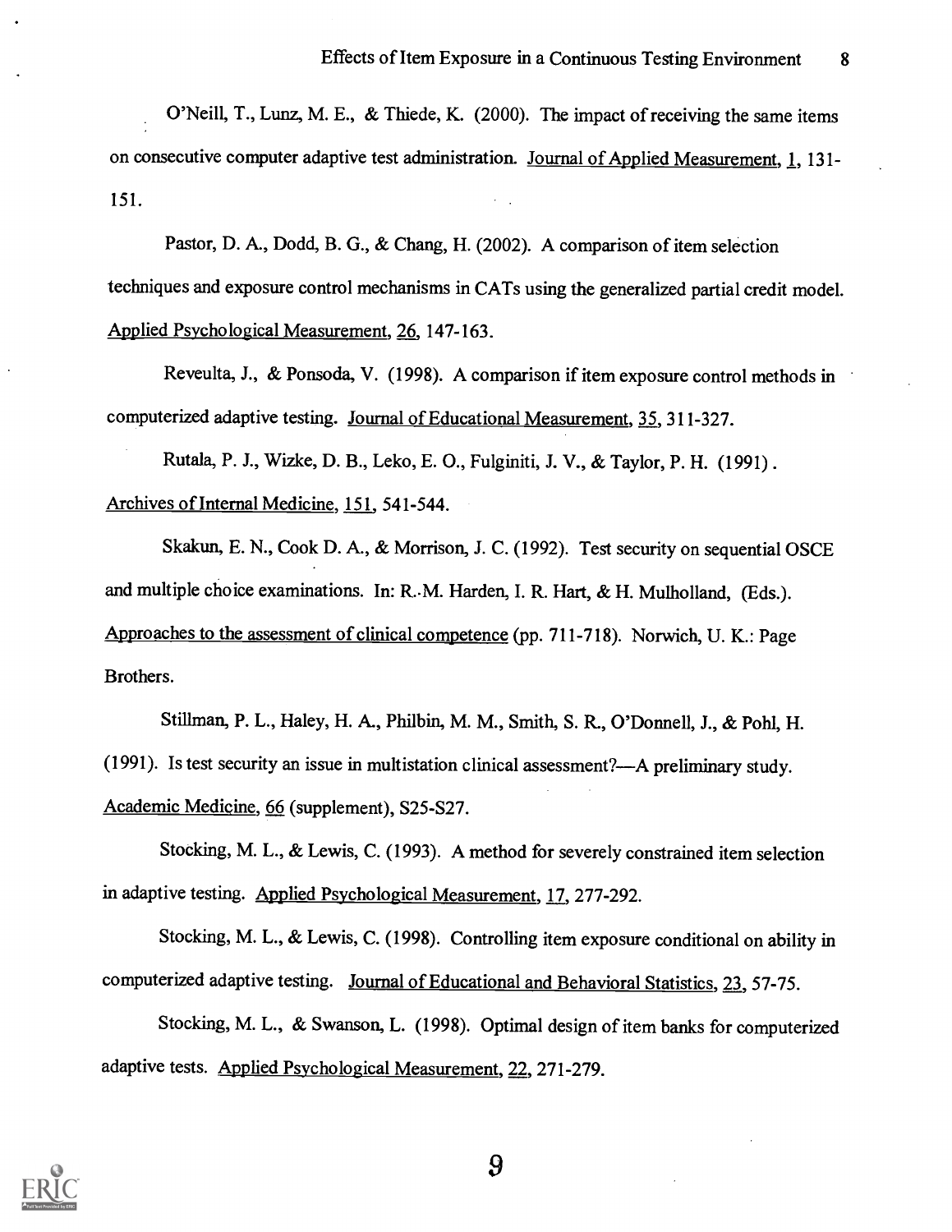Stocking, L., Ward, W. C., & Potenza, M. T. (1998). Stimulating the use of disclosed items in computerized adaptive testing. Journal of Educational Measurement, 35, 48-68.

Swartz, M. H., Colliver, J. A., Cohen, D. S., & Barrows, H. S. (1995). The effect of deliberate, excessive violations of test security on a standardized-patient examination: An extended analysis. In: A. I. Rothman, & R. Cohen (Eds.), Proceedings of the Sixth Ottawa Conference on Medical Education, 1994, July 26-29, Toronto (pp. 280-284). Toronto, Ontario, Canada: University of Toronto Press

Sympson, J. B., & Hetter, R. D. (1985). Controlling item-exposure rates in computerized adaptive testing. Proceedings of the 27<sup>th</sup> Annual Meeting of the Military Testing Association (pp. 973-977). San Diego, CA: Navy Personnel Research and Development Center.

Way, W. (1998). Protecting the integrity of computerized testing item pools. Educational Measurement: Issues and Practice, 17, 17-27.

Wright, B. D. & Stone, M. H. (1979). Best test design. Chicago, MESA.



0

ď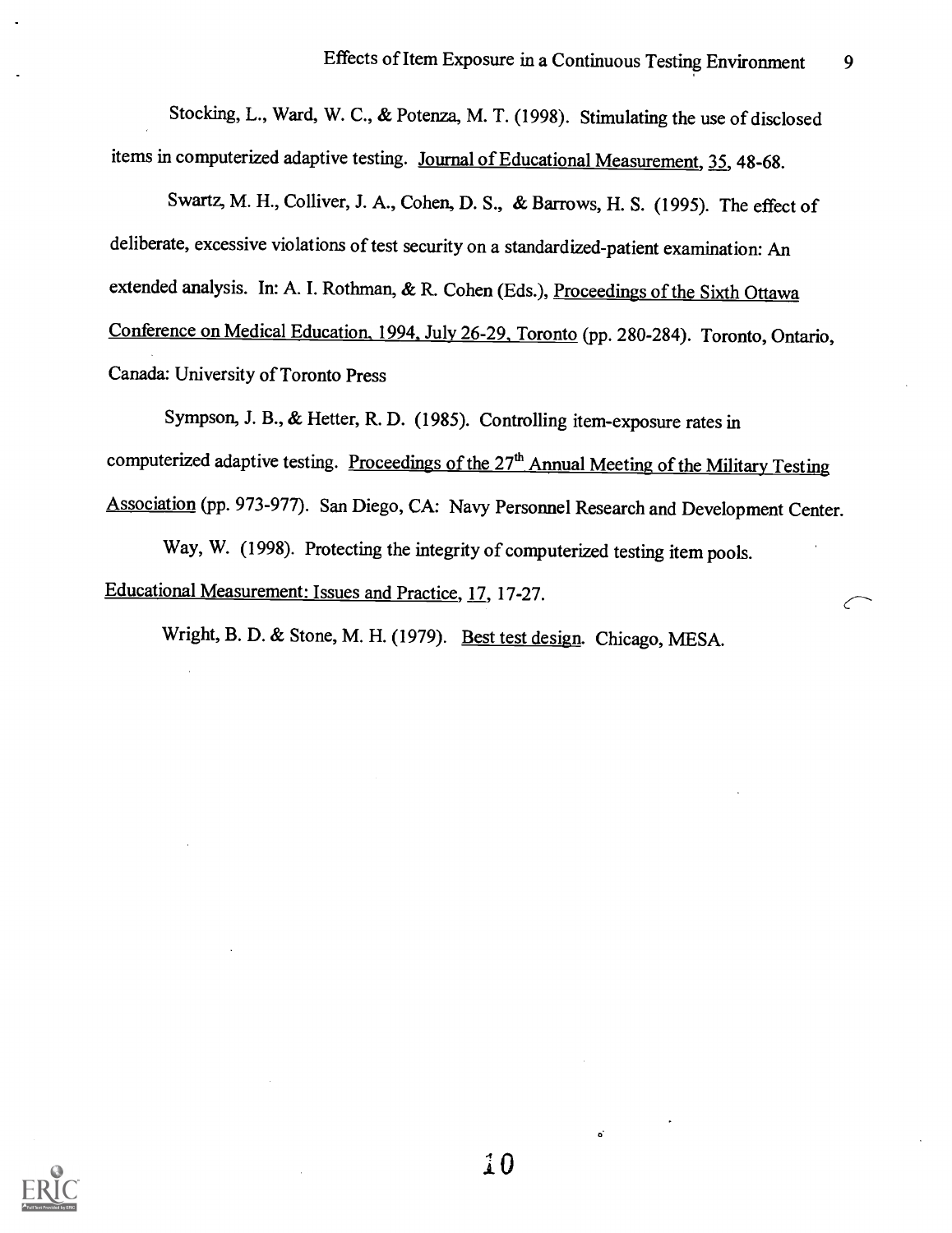$ER_{\underbrace{\text{C}}_{\text{A}}\text{C}}$ 

 $\ddot{\phantom{0}}$ 

|         |                                     |                                                              | Rasch Centered on<br>Difficulty | SD <sub>ability</sub><br>$M_{\text{ability}}$ | $\dot{4}$<br>$\frac{8}{9}$ | <b>65</b>             | 4.36<br>$\ddot{u}$   | $\overline{4}$<br>8  |                               |                                                 | ζ<br>p                  |
|---------|-------------------------------------|--------------------------------------------------------------|---------------------------------|-----------------------------------------------|----------------------------|-----------------------|----------------------|----------------------|-------------------------------|-------------------------------------------------|-------------------------|
|         |                                     |                                                              | Rasch Centered on<br>Ability    | $SD_{\text{diffously}}$<br>Maifficulty        | 2.27<br>$-1.49$            | 2.22<br>$-1.48$       | 2.61<br>$-1.86$      | 2.32<br>$-1.62$      |                               | ۰                                               | Racch Cantarod on       |
|         | LCSW Examinations (175 items each)  | November 16, 2000 - May 15, 2001 Administration <sup>a</sup> |                                 | Alpha<br>$SD_{test}$                          | 85.<br>14.69               | 83.<br>14.19          | .77<br>12.03         | 82<br>13.54          |                               | May 16, 2001 - November 15, 2001 Administration |                         |
|         |                                     |                                                              | <b>Conventional Statistics</b>  | $M_{\text{test}}$                             | 11.07                      | 110.25                | 112.79               | 111.50               |                               |                                                 | Conventional Statistics |
|         |                                     |                                                              |                                 | Passing<br>Percent                            | 29.37%<br>29.80%<br>38.10% |                       |                      | 33.04%               |                               |                                                 |                         |
|         |                                     |                                                              |                                 |                                               | 126                        | 151<br>189            |                      | 466                  |                               |                                                 |                         |
| Table 1 | Conventional and Rasch Analyses for |                                                              |                                 |                                               | First 2-month period       | Second 2-month period | Third 2-month period | Total 6-month period | <sup>a</sup> Cut score is 119 |                                                 |                         |

|                                                                                               |            |                                      | <b>Conventional Statistics</b> |             |                      |             | Rasch Centered on<br>Ability |                       | Rasch Centered on<br>Difficulty |
|-----------------------------------------------------------------------------------------------|------------|--------------------------------------|--------------------------------|-------------|----------------------|-------------|------------------------------|-----------------------|---------------------------------|
|                                                                                               |            | Passing<br>Percent                   | M <sub>test</sub>              | $SD_{test}$ | Alpha                | Maifficulty | <b>SD</b> difficulty         | Mability              | SD <sub>ability</sub>           |
| First 2-month period<br>Second 2-month period<br>Third 2-month period<br>Total 6-month period | 214        | 64.95%<br>57.66%<br>57.07%<br>60.37% | 121.58                         | 12.48       | $\tilde{\mathbf{s}}$ | $-2.25$     | 2.47                         | 1.01                  |                                 |
|                                                                                               | 137<br>184 |                                      | 117.98                         | 14.15       | 85.                  | $-1.88$     | 2.21                         |                       | 4.                              |
|                                                                                               |            |                                      | 118.13                         | 13.22       | 83                   | $-2.01$     | 2.46                         | 89.<br>$\overline{5}$ | $\dot{4}$ $\dot{5}$             |
|                                                                                               | 535        |                                      |                                |             |                      |             |                              |                       |                                 |
|                                                                                               |            |                                      | 119.47                         | 13.29       | 83                   | $-2.05$     | 2.34                         | z                     | $\ddot{4}$                      |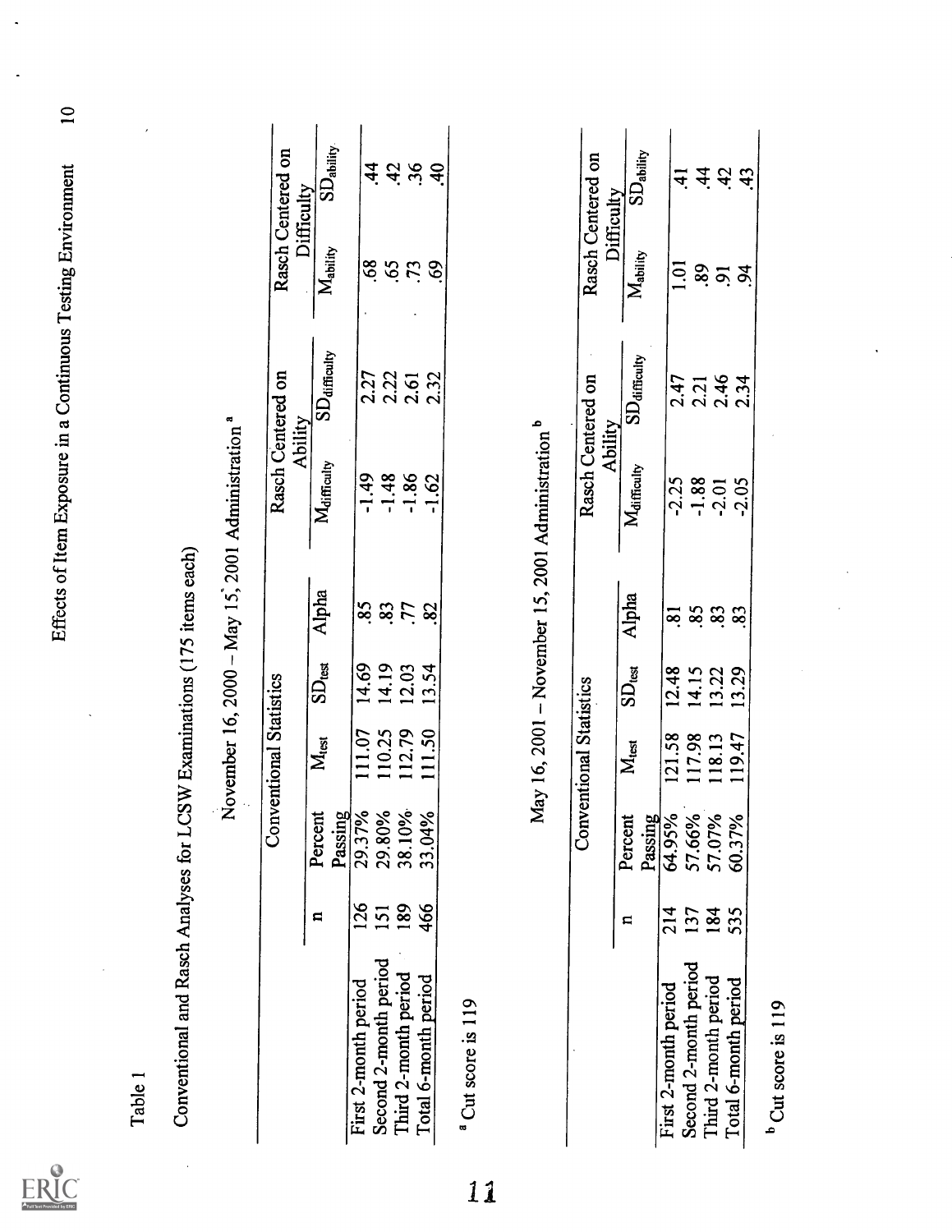

Effects of Item Exposure in a Continuous Testing Environment 11

| June 30, 2001 – December 31, 2001 Administration <sup>b</sup><br><b>Conventional Statistics</b><br><b>Conventional Statistics</b><br>57.30%<br>60.00%<br>54.35%<br>ins<br>Passing<br>57.83%<br>$\frac{5}{6}$<br>52.53%<br>56.48%<br>Passing<br>52.65%<br>Percent<br>Percy<br>58.91<br>365<br>184<br>830<br>281<br>356<br>258<br>216<br>830<br>$\blacksquare$<br>$\blacksquare$ |
|--------------------------------------------------------------------------------------------------------------------------------------------------------------------------------------------------------------------------------------------------------------------------------------------------------------------------------------------------------------------------------|
|--------------------------------------------------------------------------------------------------------------------------------------------------------------------------------------------------------------------------------------------------------------------------------------------------------------------------------------------------------------------------------|

 $\bullet$ 

| Rasch Centered on              | Difficulty | SD <sub>ability</sub>                                      |                      |        | $\frac{8}{4}$         | 7, 4, 6                       |                      |        |  |
|--------------------------------|------------|------------------------------------------------------------|----------------------|--------|-----------------------|-------------------------------|----------------------|--------|--|
|                                |            | $M_{\text{ability}}$                                       |                      |        |                       | <b>3.5.8.8</b>                |                      |        |  |
| Rasch Centered on<br>Ability   |            | $SD_{\text{diffculus}}$                                    |                      |        |                       | 82138<br>12141                |                      |        |  |
|                                |            | Maifficulty                                                |                      |        |                       | $-1.73$<br>$-1.83$<br>$-1.86$ |                      |        |  |
|                                |            | Alpha                                                      |                      |        |                       | 82888                         |                      |        |  |
|                                |            | $\mathrm{SD}_{\mathrm{test}}$                              |                      | 16.15  | 13.77                 | 15.43                         |                      | 15.29  |  |
| <b>Conventional Statistics</b> |            | $M_{\rm test}$                                             |                      | 117.43 | 119.58                | 117.20                        |                      | 118.04 |  |
|                                |            | Passing<br>12.53%<br>58.91%<br>56.48%<br>52.65%<br>Percent |                      |        |                       |                               |                      |        |  |
|                                |            |                                                            | 356                  |        |                       | 258<br>216<br>830             |                      |        |  |
|                                |            |                                                            | First 2-month period |        | Second 2-month period | Third 2-month period          | Total 6-month period |        |  |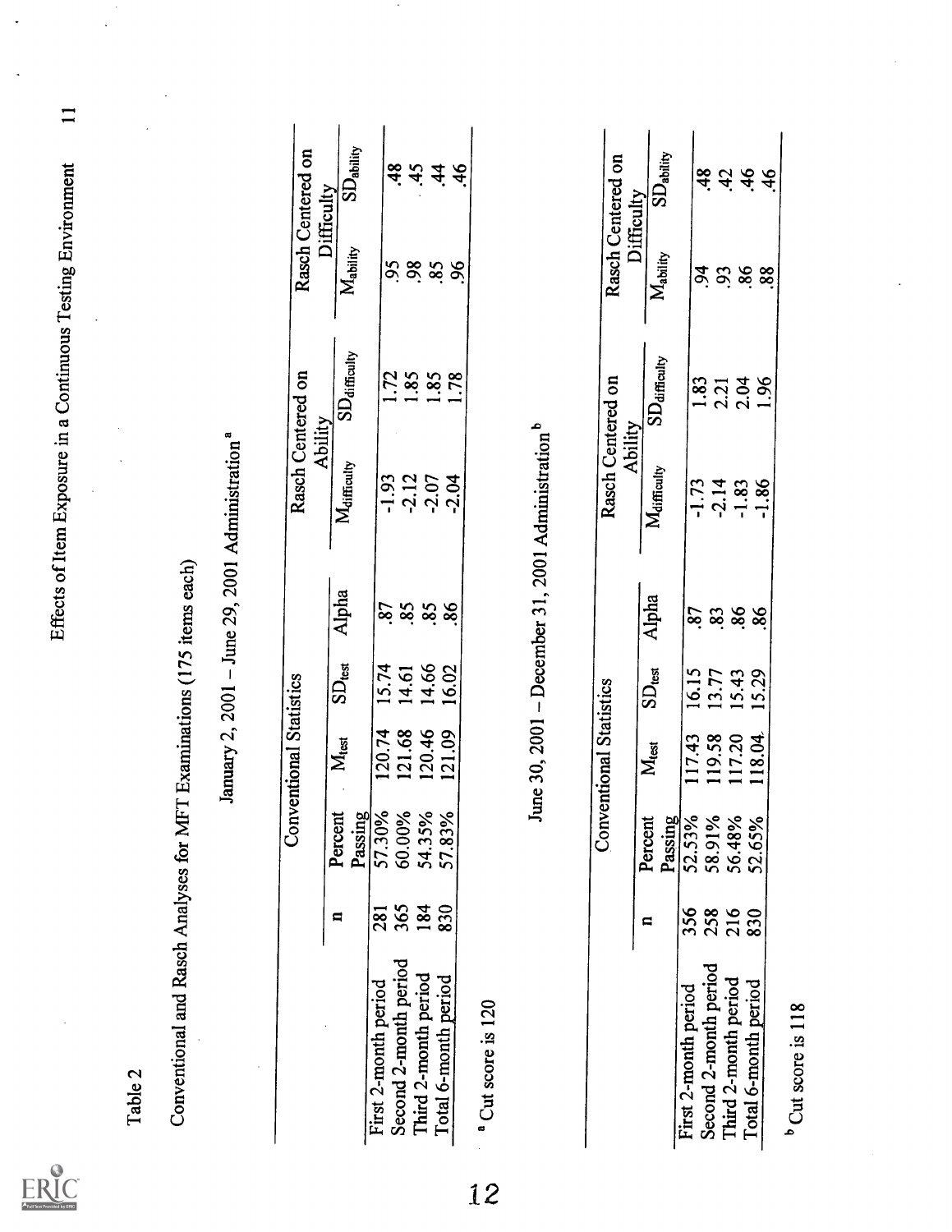$ERIC$ 

 $\overline{2}$ Effects of Item Exposure in a Continuous Testing Environment



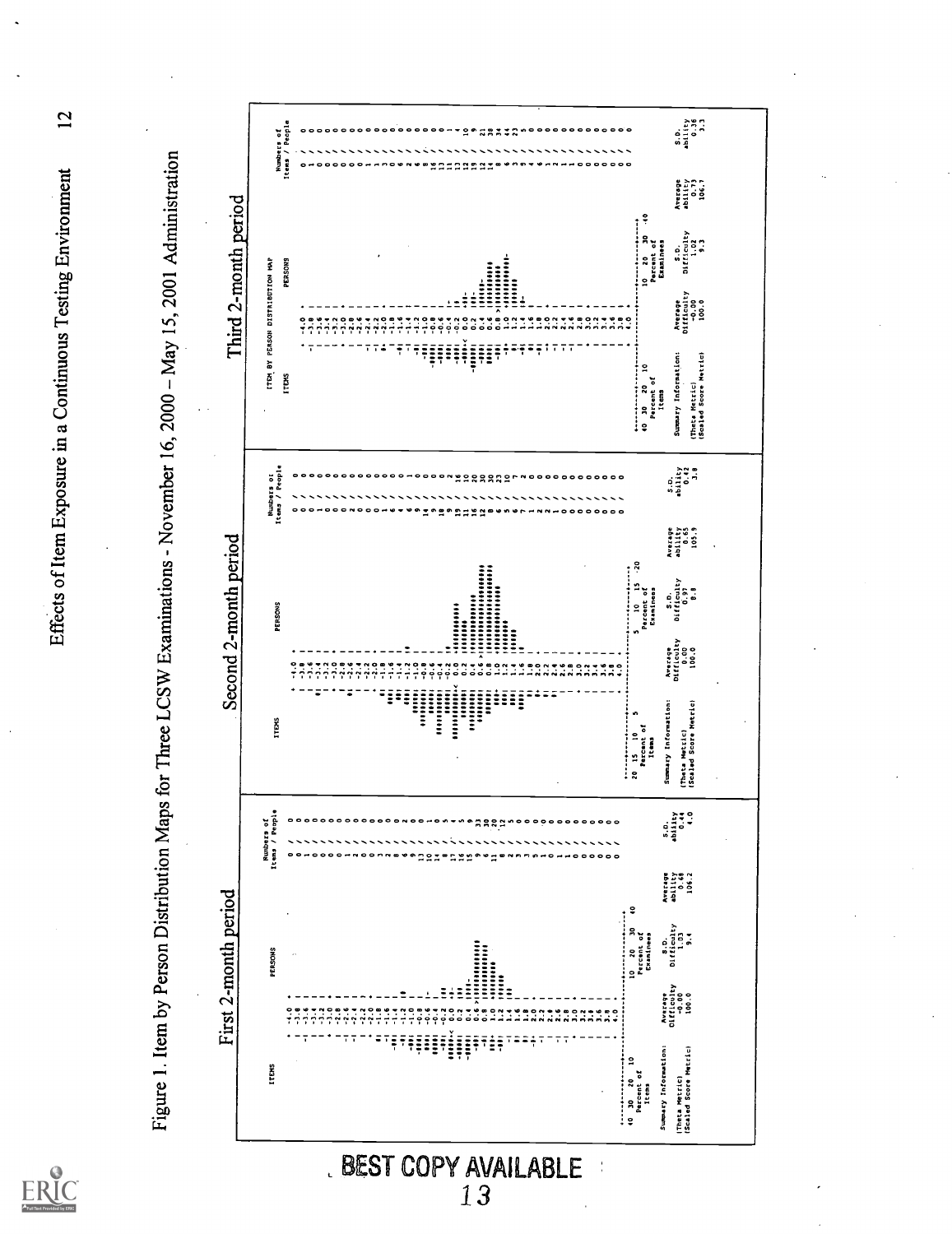$ER_{\overline{\mathcal{C}}}$ 

Effects of Item Exposure in a Continuous Testing Environment

 $\overline{13}$ 

Figure 2. Item by Person Distribution Maps for Three LCSW Examinations - May 16, 2001 November 15, 2001 Administration

|                       |                                 | Items / Paople<br>Numbers of | <b>NASERS</b><br>$\bullet$<br>۰<br>000<br>$\circ$<br><br>$\bullet$<br>Н<br>$\overline{\phantom{a}}$                                                                                                                                                                                                                                                                                                                                                                                                                                                                      | 0.111148<br>2110<br>211148<br>$\ddot{a}$                                                                                                                                                                                                                                                       |
|-----------------------|---------------------------------|------------------------------|--------------------------------------------------------------------------------------------------------------------------------------------------------------------------------------------------------------------------------------------------------------------------------------------------------------------------------------------------------------------------------------------------------------------------------------------------------------------------------------------------------------------------------------------------------------------------|------------------------------------------------------------------------------------------------------------------------------------------------------------------------------------------------------------------------------------------------------------------------------------------------|
|                       |                                 |                              | ė<br>÷,<br>œ<br>2<br>5<br>읐<br>22<br>۰                                                                                                                                                                                                                                                                                                                                                                                                                                                                                                                                   | Average<br>$\begin{smallmatrix} 0.91 & 0.91 & 0.91 & 0.91 & 0.91 & 0.91 & 0.91 & 0.91 & 0.91 & 0.91 & 0.91 & 0.91 & 0.91 & 0.91 & 0.91 & 0.91 & 0.91 & 0.91 & 0.91 & 0.91 & 0.91 & 0.91 & 0.91 & 0.91 & 0.91 & 0.91 & 0.91 & 0.91 & 0.91 & 0.91 & 0.91 & 0.91 & 0.91 & 0.91 & 0.91 & 0.9$<br>ş |
| Third 2-month period  |                                 | PERSONS                      |                                                                                                                                                                                                                                                                                                                                                                                                                                                                                                                                                                          | Difficulty<br>š<br>$\frac{1}{2}$<br>Examinees<br>Percent of<br>ن<br>ة<br>20<br>$\overline{a}$                                                                                                                                                                                                  |
|                       | TTEM BY PERSON DISTRIBUTION MAP |                              | $1.0 \times 10000000$<br><u>issue</u><br>i<br>$\frac{1}{2}$<br>$\frac{1}{2}$<br>÷<br>$\ddot{=}$<br>A<br>$\overline{1}$<br>÷<br>፣<br>2.0<br>$\frac{1}{2}$<br>$\mathbb{Z}^*$<br>$\ddot{ }$ :<br>$\ddot{ }$<br>$\ddot{ }$<br>្តុំ<br>្ណុ<br>$\ddot{\cdot}$<br>$\ddot{ }$<br>$-0.6$<br>$\frac{1}{2}$<br>$\frac{5}{3}$<br>$\tilde{\cdot}$<br>្នំ<br>$\ddot{ }$<br>3.<br>$\ddot{ }$<br>$\frac{1}{4}$<br>$\frac{1}{2}$<br>$-3.0$<br>$\frac{1}{2}$<br>$\frac{2}{3}$<br>$-2.0$<br>$\frac{1}{2}$<br>ុំ<br>$\frac{1}{2}$<br>$-2.6$<br>ş<br>$\frac{1}{2}$<br>$\frac{1}{2}$<br>7<br>7 | Difficulty<br>Average<br>$-0.001$                                                                                                                                                                                                                                                              |
|                       |                                 | <b>ITEHS</b>                 | ŦĬŦ<br>÷<br>Ξ÷<br>$\frac{1}{2}$<br>$\overline{\phantom{0}}$<br>٠<br>÷<br>÷<br>$\overline{\overline{}}$<br>T<br>Ŧ<br>Ŧ<br>Ŧ<br>÷<br>t<br>Ē<br>T<br>T<br>Ţ<br>÷<br>Ξ<br>ment de la propietat de la propietat de la propietat de la propietat de la propietat de la propietat de la pro<br>De la propietat de la propietat de la propietat de la propietat de la propietat de la propietat de la propieta<br>÷<br>Ŧ<br>╦<br>7<br><b>****************</b>                                                                                                                    | Summary Information:<br>(Scaled Score Metric)<br>$\tilde{a}$<br>Percent of<br>$10^{12}$ $20^{12}$<br>(Theta Metric)<br>item                                                                                                                                                                    |
|                       | Numbers of                      | Items / People               | naann<br>$\scriptstyle\bullet$ ooooooooooo<br>n o<br>$00000$<br>$\bullet$<br>۰<br>$\bullet$<br>$\bullet$<br>۰<br>$\bullet$<br>۰<br>۰<br>۰<br>۰<br>28<br>ø<br>З<br>φ<br>å<br>2<br>۰<br>۵Ė<br>n o<br>۰<br>$\bullet$<br>۰<br>۰<br>۰                                                                                                                                                                                                                                                                                                                                         | 0.44<br>0.44<br>0.44<br>s . 8                                                                                                                                                                                                                                                                  |
|                       |                                 |                              |                                                                                                                                                                                                                                                                                                                                                                                                                                                                                                                                                                          | 111117<br>0.85<br>100.1<br>Aver 19<br>Ş                                                                                                                                                                                                                                                        |
| Second 2-month period |                                 | PERSONS                      | $\cdots$                                                                                                                                                                                                                                                                                                                                                                                                                                                                                                                                                                 | $\begin{array}{c} \text{putivity} \\ \text{1.04} \\ \text{3.1} \end{array}$<br>$10 \t 20 \t 30$<br>Percent of<br>Examinees<br>ة.<br>ة                                                                                                                                                          |
|                       | ITEM BY PERSON DISTRIBUTION MAP |                              | $\ddot{ }$<br>i<br>İ<br>$\frac{1}{2}$<br>$\ddot{ }$<br>222<br>្តី<br>ິ່<br>$\ddot{ }$<br>$\ddot{ }$<br>$\ddot{\cdot}$<br>$\frac{6}{1}$<br>5,000<br>$\frac{1}{2}$<br>$\tilde{\vec{a}}$<br>$\ddot{ }$<br>$\frac{1}{1}$<br>$\ddot{z}$<br>inger<br>Titel<br>7.70<br>$\frac{1}{1}$<br>$\frac{3}{1}$<br>$-0.0$<br>ž<br>$\frac{1}{4}$                                                                                                                                                                                                                                           | Average<br>Difficulty<br>-0.00<br>100.0                                                                                                                                                                                                                                                        |
|                       |                                 | <b>ITENS</b>                 | ÷<br>$\ddot{\phantom{a}}$<br>ī<br>Ę<br>$\overline{\overline{}}$<br>Ŧ<br>ļ<br>$\overline{1}$<br>ş<br>7<br>Ξ<br>ī<br>i<br>Popular<br>Ŧ<br>t<br>757<br>77<br>ī<br>5<br>+----+----+---+                                                                                                                                                                                                                                                                                                                                                                                      | Summary Information:<br>(Scaled Score Metric)<br>$10$ $20$ $10$<br>Percent of<br>(Theta Metric)<br>Items<br>ş                                                                                                                                                                                  |
|                       | Items / People<br>Numbers of    | ۰                            | $\bullet$<br>°°°°°°°°°°°°<br>- - - - - - - - - - - - -<br>$^{\circ}$<br>                                                                                                                                                                                                                                                                                                                                                                                                                                                                                                 | ability<br>0.41<br>5.6<br>s. 0.                                                                                                                                                                                                                                                                |
|                       |                                 |                              | Ş                                                                                                                                                                                                                                                                                                                                                                                                                                                                                                                                                                        | Average<br>1911<br>1911<br>1932<br>1933                                                                                                                                                                                                                                                        |
| First 2-month period  | PERSONS                         |                              | <br>$10^{10}$ 20 30<br>,,,,,,,,,,,<br>---------<br>$\frac{1}{2}$<br>$\frac{1}{2}$<br>i                                                                                                                                                                                                                                                                                                                                                                                                                                                                                   | $\frac{110}{100}$<br>Percent of<br>Examinees<br>.ن<br>پ                                                                                                                                                                                                                                        |
|                       | ITEM BY PERSON DISTRIBUTION MAP |                              | $\frac{1.0 \times 0.00000}{1.2 \times 0.000000}$<br>i<br>÷<br>$\ddot{\circ}$<br>$\ddot{\phantom{0}}$<br>$\ddot{.}$<br>ິ<br>$\ddot{\phantom{0}}$<br>$\ddot{\phantom{0}}$<br>$\ddot{\phantom{0}}$<br>E,<br>៓<br>2.2<br>ុំ<br>$-2.0$<br>÷<br>77<br>$\ddot{\cdot}$<br>$\ddot{\cdot}$<br>$\ddot{ }$ :<br>$\ddot{ }$<br>$\frac{1}{2}$<br>$-0.2$<br>ă<br>៊ុ<br>$\frac{1}{1}$<br>៓<br>៊ុ<br>ř<br>ě<br>Ñ                                                                                                                                                                          | Average<br>Difficulty<br>0.00<br>100.0                                                                                                                                                                                                                                                         |
|                       | ITEMS                           |                              | ž<br>is a final<br>$\ddot{ }$<br>ļ<br>Ξ<br>Ξ<br>$\frac{1}{2}$<br>ē<br>÷<br>Ξ<br>t<br>Ī<br>Ī<br>$\frac{1}{2}$<br>t<br>$\overline{\overline{}}$<br>ļ<br>÷<br>7<br>÷<br>Ξ<br>Ŧ<br>ī<br>$30 \t 20 \t 10$<br>+---------------<br>ş                                                                                                                                                                                                                                                                                                                                            | Summary Information:<br>(Scaled Score Metric)<br>Percent of<br>(Theta Metric)<br>Items                                                                                                                                                                                                         |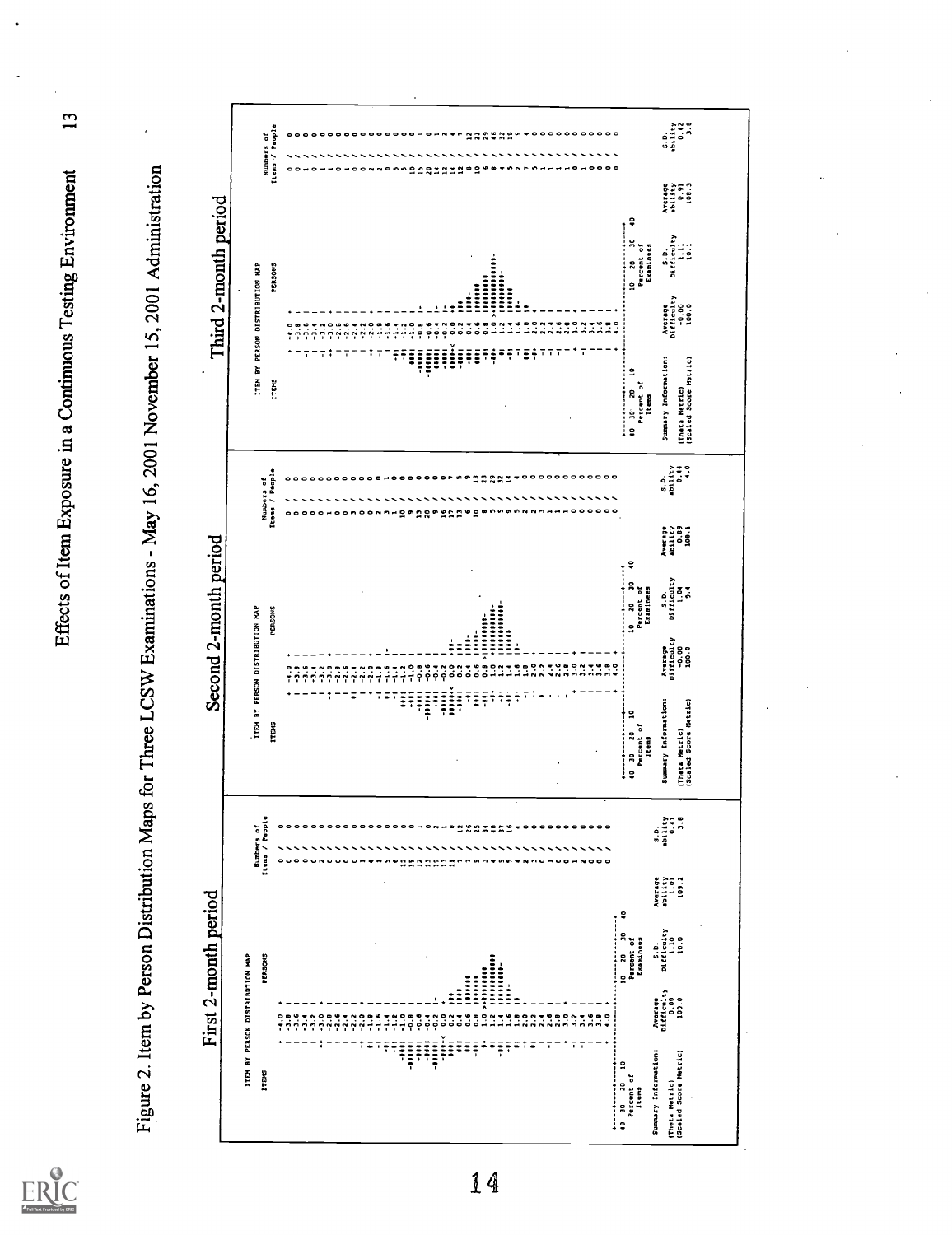Effects of Item Exposure in a Continuous Testing Environment

ERIC

 $\overline{1}$ 





15<br>BEST COPY AVAILABLE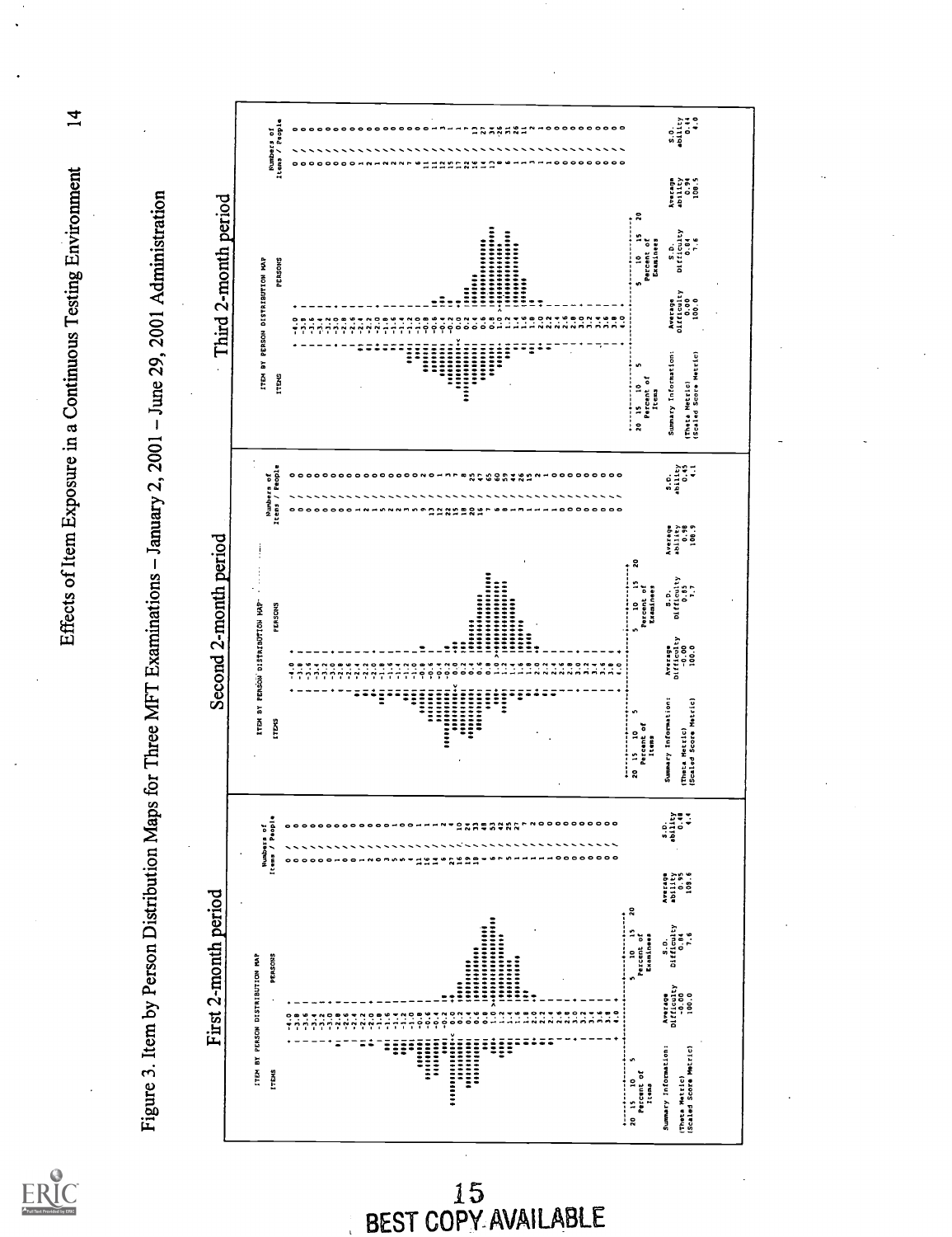Effects of Item Exposure in a Continuous Testing Environment

ERIC

 $15$ 



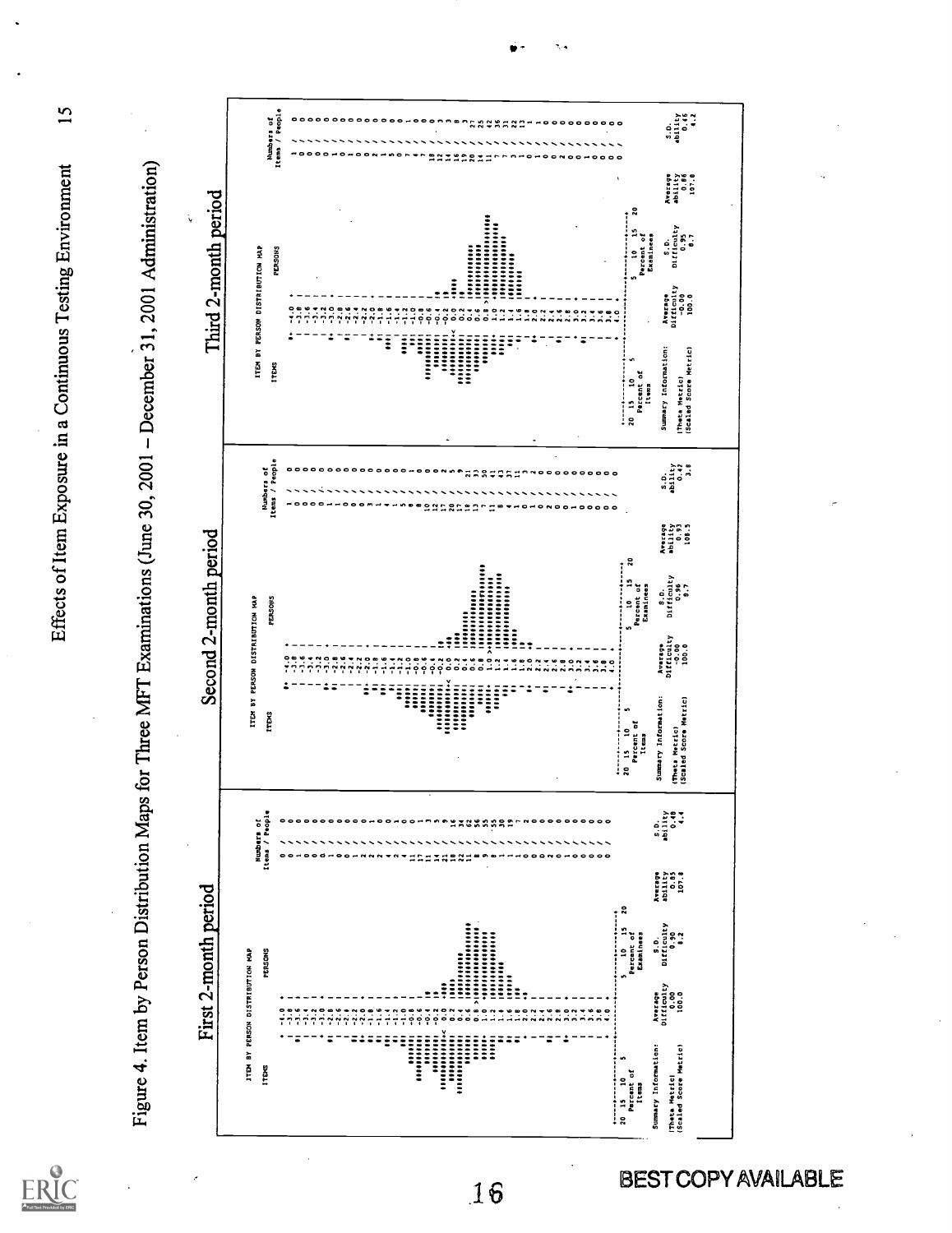| <b>U.S. Department of Education</b><br>Office of Educational Research and Improvement (OERI)<br><b>National Library of Education (NLE)</b><br><b>Educational Resources Information Center (ERIC)</b> |                                                                                            |
|------------------------------------------------------------------------------------------------------------------------------------------------------------------------------------------------------|--------------------------------------------------------------------------------------------|
|                                                                                                                                                                                                      | Educational Resources Information Center                                                   |
| (Specific Document)                                                                                                                                                                                  | TM034924                                                                                   |
| I. DOCUMENT IDENTIFICATION:                                                                                                                                                                          |                                                                                            |
|                                                                                                                                                                                                      |                                                                                            |
| <b>Net</b>                                                                                                                                                                                           |                                                                                            |
| Lasess ments                                                                                                                                                                                         | <b>Publication Date:</b><br>0.242003                                                       |
|                                                                                                                                                                                                      | <b>REPRODUCTION RELEASE</b><br>Effects of item exposure for connentional examinations in a |

### II. REPRODUCTION RELEASE:

In order to disseminate as widely as possible timely and significant materials of interest to the educational community, documents announced in the monthly abstract journal of the ERIC system, Resources in Education (RIE), are usually made available to users in microfiche, reproduced paper copy, and electronic media, and sold through the ERIC Document Reproduction Service (EDRS). Credit is given to the source of each document, and, if reproduction release is granted, one of the following notices is affixed to the document.

If permission is granted to reproduce and disseminate the identified document, please CHECK ONE of the following three options and sign at the bottom of the page.



If permission to reproduce is granted, but no box is checked, documents will be processed at Level 1.

I hereby grant to the Educational Resources Information Center (ERIC) nonexclusive permission to reproduce and disseminate this document as indicated above. Reproduction from the ERIC microfiche or electronic media by persons other than ERIC employees and its system contractors requires permission from the copyright holder. Exception is made for non-profit reproduction by libraries and other service agencies to satisfy information needs of educators in response to discrete inquiries.

| <b>Signeyye</b>   | Printed Nama/Position/Tilla:         |                                                                                                                                                                                                       |
|-------------------|--------------------------------------|-------------------------------------------------------------------------------------------------------------------------------------------------------------------------------------------------------|
|                   |                                      |                                                                                                                                                                                                       |
|                   |                                      |                                                                                                                                                                                                       |
| CA95630<br>FOLSOM | $85 - 11 - 2003$<br>A A T T A T<br>க |                                                                                                                                                                                                       |
|                   |                                      |                                                                                                                                                                                                       |
|                   | $\mathcal{R}$ .<br>Herr,<br>Ovmaw    | PARTNER<br>HERTZ.<br>WORMAN K<br><b>FAX17</b><br>Teleghange: 2 -1<br>$\mathcal{L}$ $\mathcal{L}$<br>$ ^\circ$ HZ 455555 MENTS, YTT ARBUCKLE AVE  <br>$12$ $m$ <sup>a</sup> l<br>$\cdot$ COM<br>(Over) |